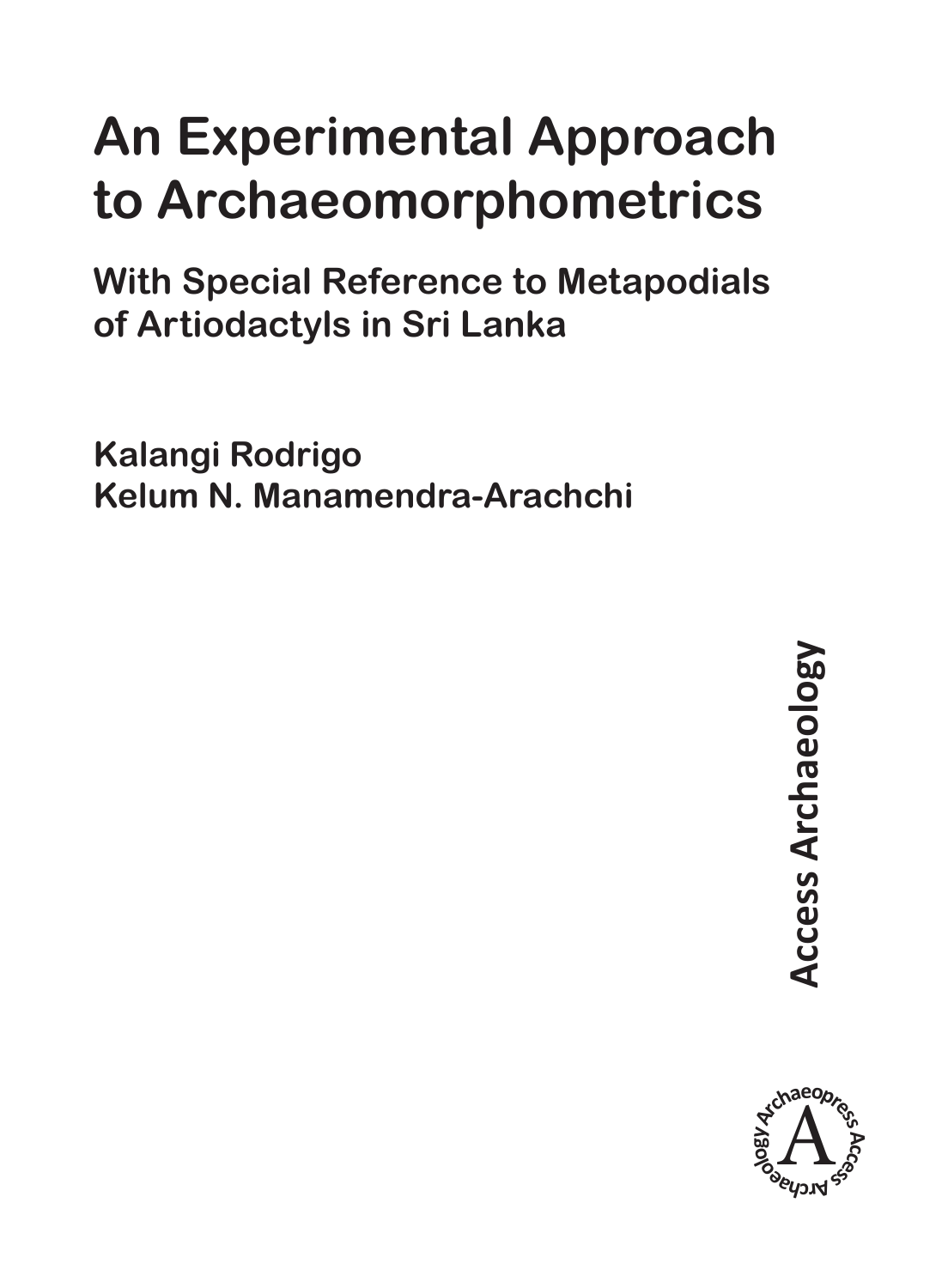

Archaeopress Publishing Ltd Summertown Pavilion 18-24 Middle Way Summertown Oxford OX2 7LG www.archaeopress.com

ISBN 978-1-80327-190-3 ISBN 978-1-80327-191-0 (e-Pdf)

© the individual authors and Archaeopress 2022

All rights reserved. No part of this book may be reproduced, stored in retrieval system, or transmitted, in any form or by any means, electronic, mechanical, photocopying or otherwise, without the prior written permission of the copyright owners.

This book is available direct from Archaeopress or from our website www.archaeopress.com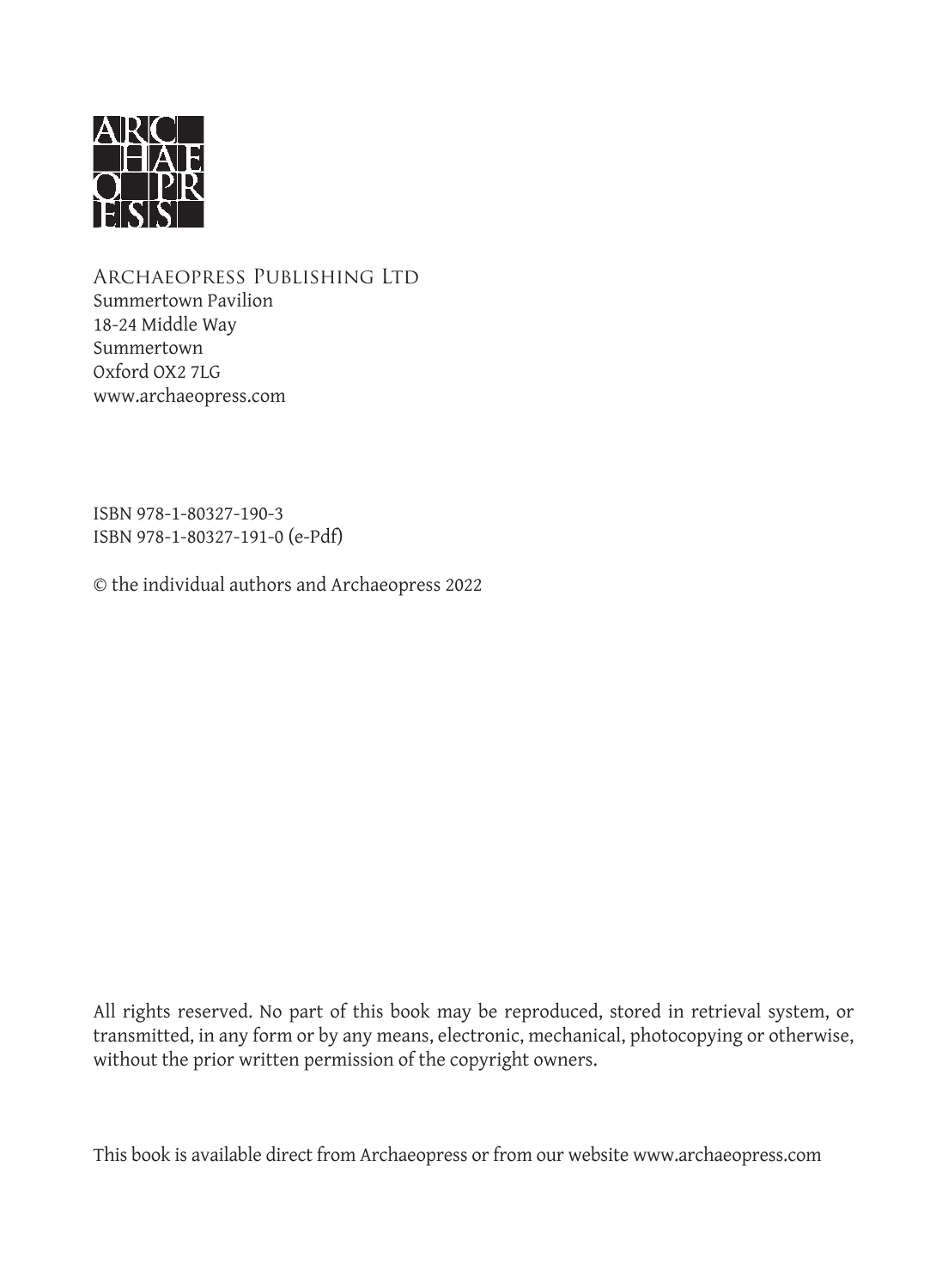To the cherished memory and unchallenged legacy of Dr. Siran Upendra Deraniyagala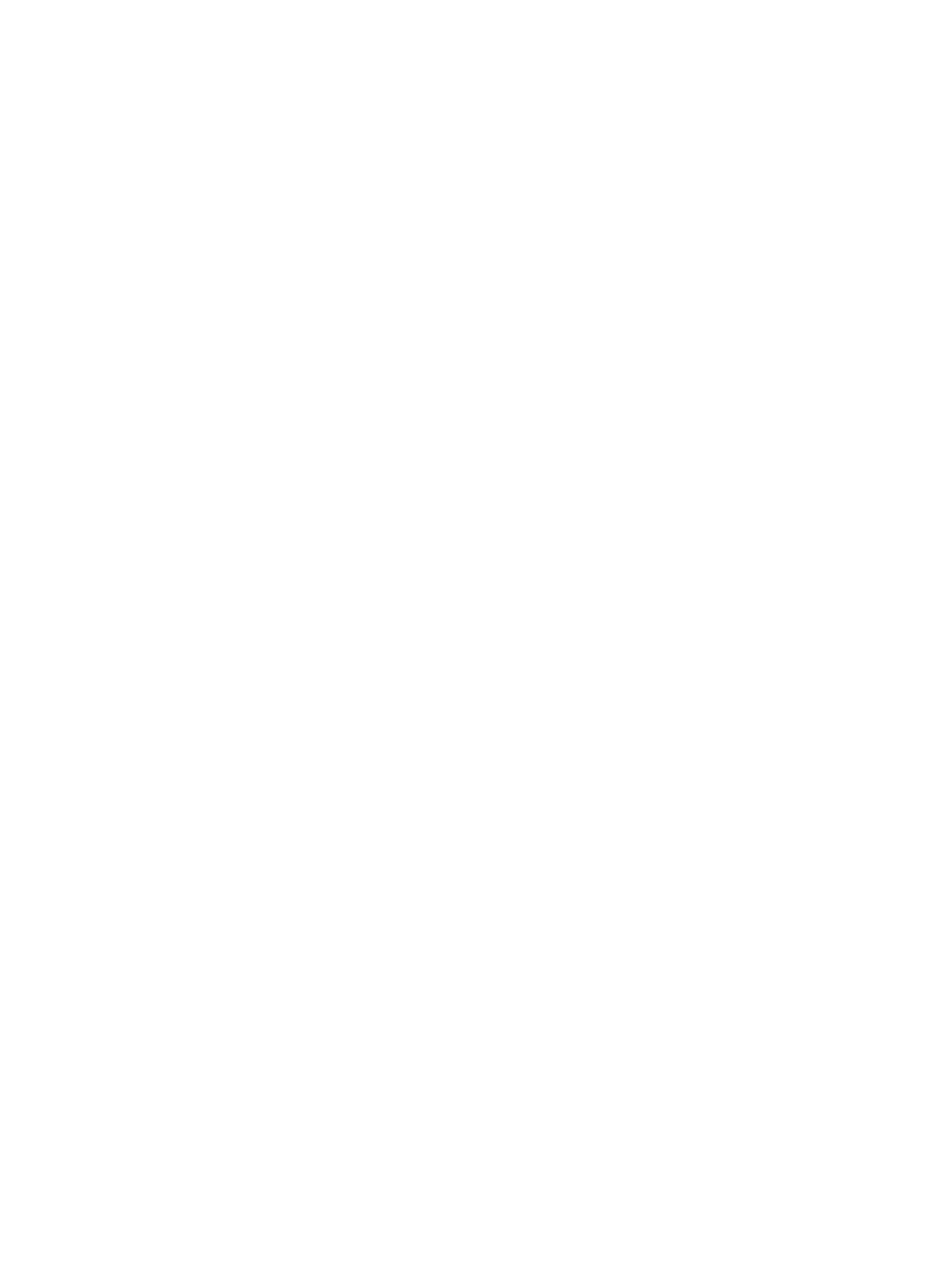## Contents

| Discriminant analysis: species versus BP, DP, BM, BL, BS, GL, BD1, BC, BD2 21 |  |
|-------------------------------------------------------------------------------|--|
|                                                                               |  |
|                                                                               |  |
|                                                                               |  |
|                                                                               |  |
|                                                                               |  |
|                                                                               |  |
|                                                                               |  |
|                                                                               |  |
|                                                                               |  |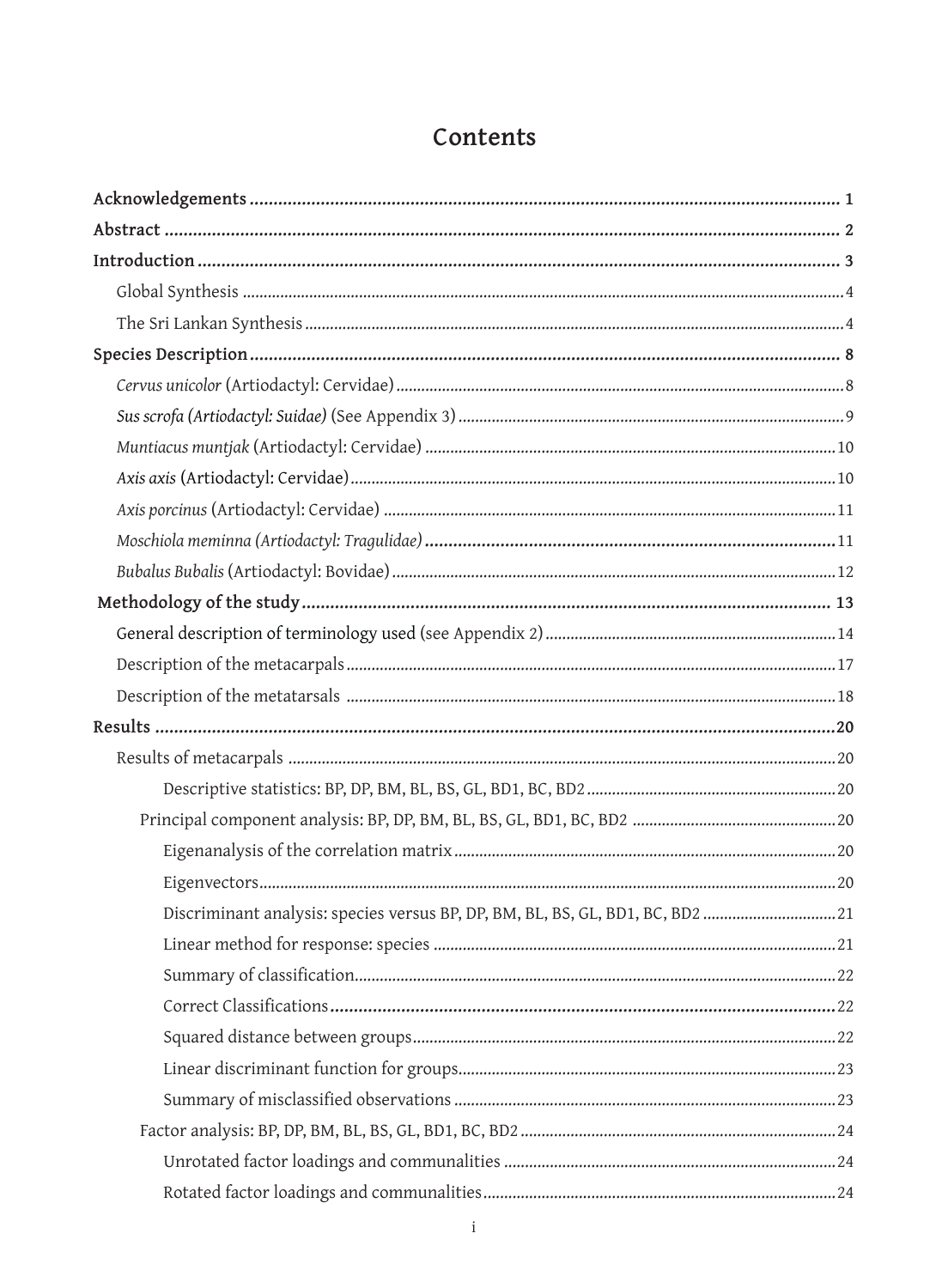| Discriminant analysis: species versus BP, DP, BM, BL, BS, GL, BD1, BC, BD231 |  |
|------------------------------------------------------------------------------|--|
|                                                                              |  |
|                                                                              |  |
|                                                                              |  |
|                                                                              |  |
|                                                                              |  |
|                                                                              |  |
|                                                                              |  |
|                                                                              |  |
|                                                                              |  |
|                                                                              |  |
|                                                                              |  |
|                                                                              |  |
|                                                                              |  |
|                                                                              |  |
|                                                                              |  |
|                                                                              |  |
|                                                                              |  |
|                                                                              |  |
|                                                                              |  |
|                                                                              |  |
|                                                                              |  |
|                                                                              |  |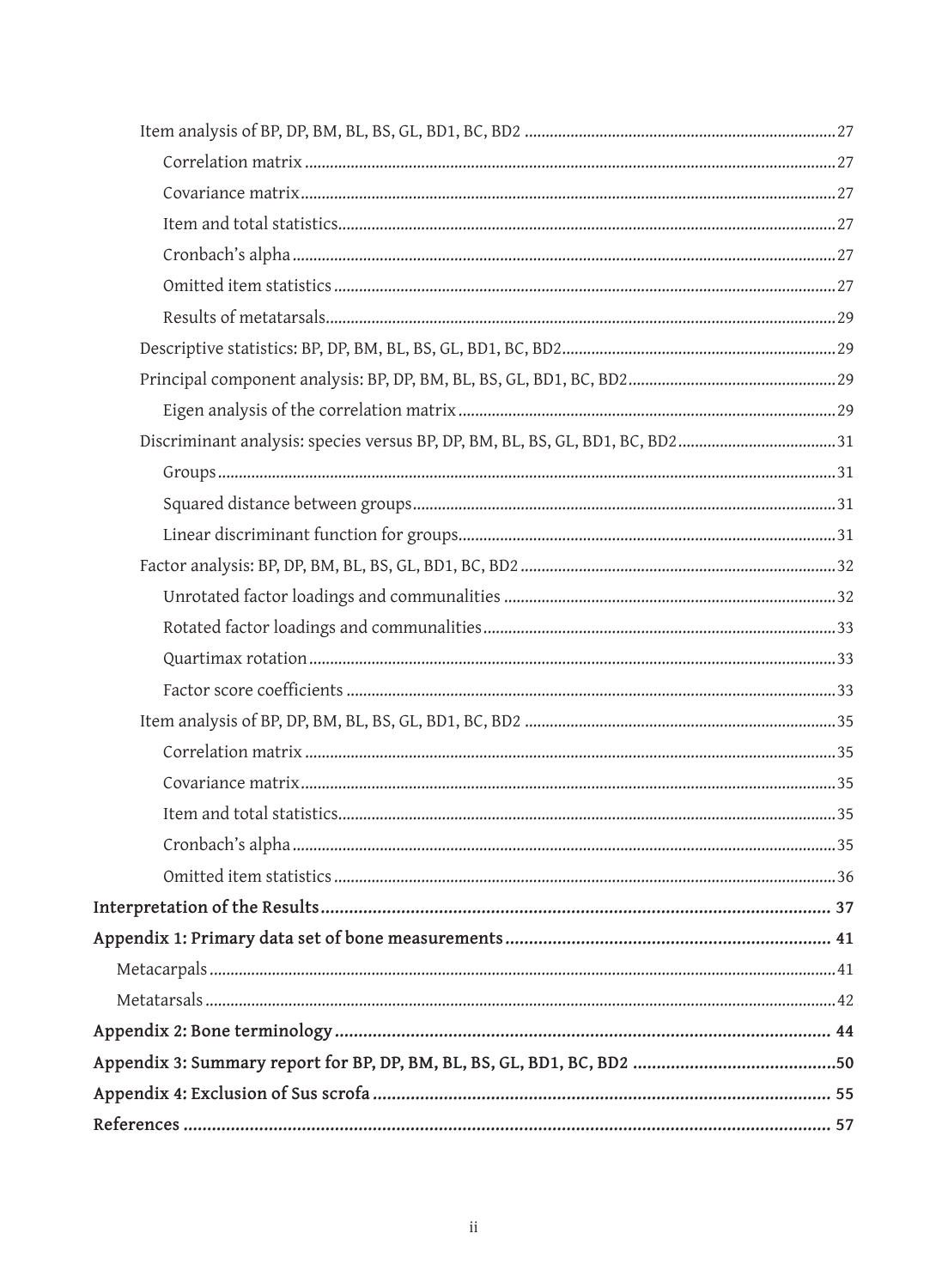# **List of Figures**

| Figure 1: Bone measurement criterion - carpal view (Bovidae metacarpal, right) 15                        |
|----------------------------------------------------------------------------------------------------------|
| Figure 2: Bone measurement criterion - anterior view (Bovidae metacarpal, right)15                       |
| Figure 3: Bone measurement criterion - lateral and tarsal view (Bovidae metacarpal, right) 16            |
|                                                                                                          |
| Figure 5 The medial epicondyle is circle-sector shaped and larger, and the lateral epicondyle is smaller |
|                                                                                                          |
|                                                                                                          |
|                                                                                                          |
|                                                                                                          |
|                                                                                                          |
|                                                                                                          |
|                                                                                                          |
|                                                                                                          |
|                                                                                                          |
|                                                                                                          |
|                                                                                                          |
| Figure 17: Scatterplot of metacarpal GL vs metatarsal GL in tenths of millimetre taken along same        |
| Figure 18: Scatterplot of metacarpal BD1 vs metacarpal GL in tenths of millimetre taken along same       |
|                                                                                                          |
|                                                                                                          |
|                                                                                                          |
|                                                                                                          |
|                                                                                                          |
|                                                                                                          |
| Figure 26: Articulation of metapodials: Cervidae vs Suidae (K. Manamendra-Arachchi del)55                |
| Figure 27: Human third and fourth left metacarpals (anterior views) are compared to adult pig left       |
| Figure 28: Human third and fourth left metatarsals (superior views) are compared to adult pig left       |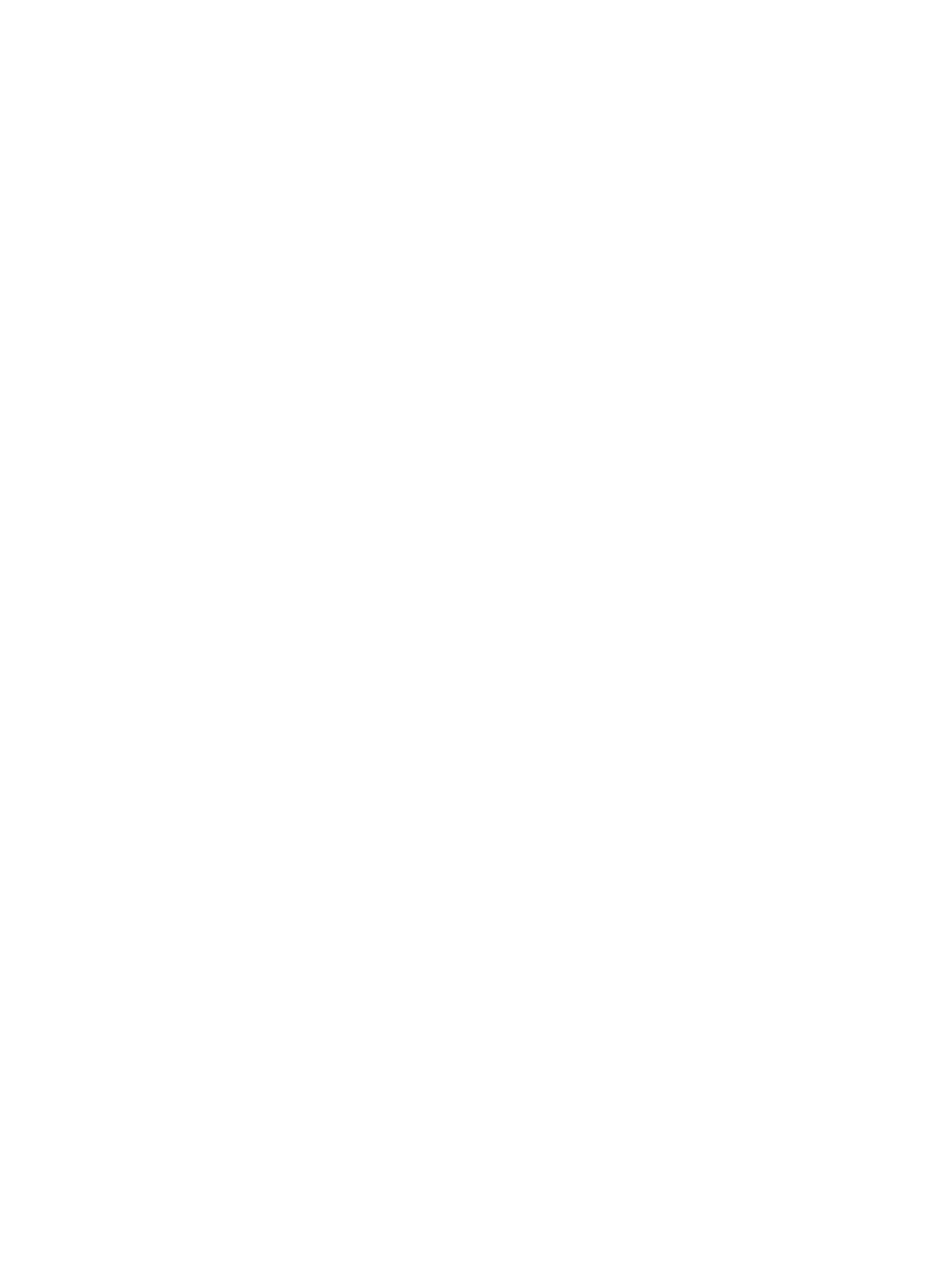### **Acknowledgements**

This book owes its existence to so many people that it is difficult to know where to begin the process of acknowledging their contribution. We thank Prof. Gamini Adikari, who for many years have been a source of inspiration and guidance for Sri Lankan Zooarchaeolgical studies, for the intellectual inspiration and the ideal, stress-free work environment he has provided throughout the study. It is with sincere gratitude that we acknowledge the assistance given by Dr. W. Bohingamuwa and Mr. Amalka Wijesuriya (University of Ruhuna) for being a ready resource to help and encouragement when needed. Parts of different versions of the manuscript were read and commented on by Prof. Umberto Albarella (University of Sheffield), and we thank him for meticulous attention to detail. Ms. Sonali Premarathne deserves an honorable mention here due to the immense help in readily responding to countless requests for literature and other assistance. Last but not least, Mr. Dinesh Gabadage, Robert Suro, and Ms. Denise Crampton for their constant help throughout the study.